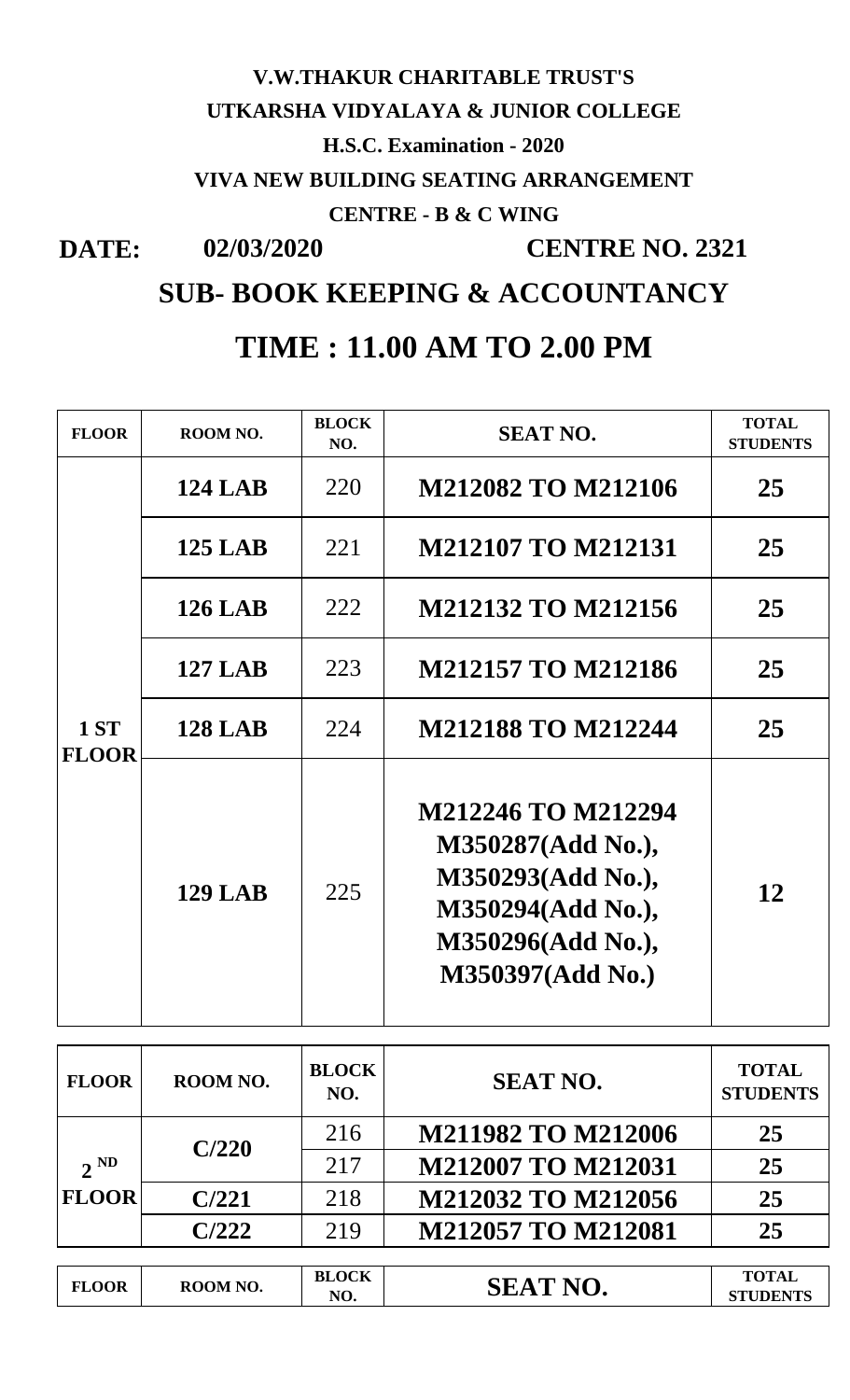|                 | B/316         | 198 | M211532 TO M211556        | 25 |
|-----------------|---------------|-----|---------------------------|----|
|                 | B/317         | 199 | <b>M211557 TO M211581</b> | 25 |
|                 |               | 200 | <b>M211582 TO M211606</b> | 25 |
|                 | <b>B</b> /318 | 201 | <b>M211607 TO M211631</b> | 25 |
|                 |               | 202 | M211632 TO M211656        | 25 |
|                 | B/319         | 203 | <b>M211657 TO M211681</b> | 25 |
|                 | C/320         | 204 | <b>M211682 TO M211706</b> | 25 |
|                 |               | 205 | <b>M211707 TO M211731</b> | 25 |
| 3 <sup>RD</sup> | C/324         | 206 | <b>M211732 TO M211756</b> | 25 |
| <b>FLOOR</b>    |               | 207 | <b>M211757 TO M211781</b> | 25 |
|                 | C/325         | 208 | <b>M211782 TO M211806</b> | 25 |
|                 |               | 209 | <b>M211807 TO M211831</b> | 25 |
|                 | C/327         | 210 | <b>M211832 TO M211856</b> | 25 |
|                 |               | 211 | <b>M211857 TO M211881</b> | 25 |
|                 | <b>B</b> /328 | 212 | <b>M211882 TO M211906</b> | 25 |
|                 |               | 213 | <b>M211907 TO M211931</b> | 25 |
|                 | <b>B</b> /329 | 214 | <b>M211932 TO M211956</b> | 25 |
|                 |               | 215 | <b>M211957 TO M211981</b> | 25 |

| <b>FLOOR</b> | ROOM NO.      | <b>BLOCK</b><br>NO. | <b>SEAT NO.</b>           | <b>TOTAL</b><br><b>STUDENTS</b> |
|--------------|---------------|---------------------|---------------------------|---------------------------------|
|              | B/416         | 169                 | <b>M210807 TO M210831</b> | 25                              |
|              |               | 170                 | <b>M210832 TO M210856</b> | 25                              |
|              | B/417         | 171                 | <b>M210857 TO M210881</b> | 25                              |
|              | <b>B</b> /418 | 172                 | M210882 TO M210906        | 25                              |
|              |               | 173                 | M210907 TO M210931        | 25                              |
|              | <b>B</b> /419 | 174                 | M210932 TO M210956        | 25                              |
|              | C/420         | 175                 | <b>M210957 TO M210981</b> | 25                              |
|              |               | 176                 | <b>M210982 TO M211006</b> | 25                              |
|              | C/421         | 177                 | <b>M211007 TO M211031</b> | 25                              |
|              |               | 178                 | <b>M211032 TO M211056</b> | 25                              |
|              | C/422         | 179                 | <b>M211057 TO M211081</b> | 25                              |
|              |               | 180                 | <b>M211082 TO M211106</b> | 25                              |
|              | C/423         | 181                 | <b>M211107 TO M211131</b> | 25                              |
| <b>TH</b>    |               | 182                 | <b>M211132 TO M211156</b> | 25                              |
| <b>FLOC</b>  | C/121         | 183                 | <b>M211157 TO M211181</b> | 25                              |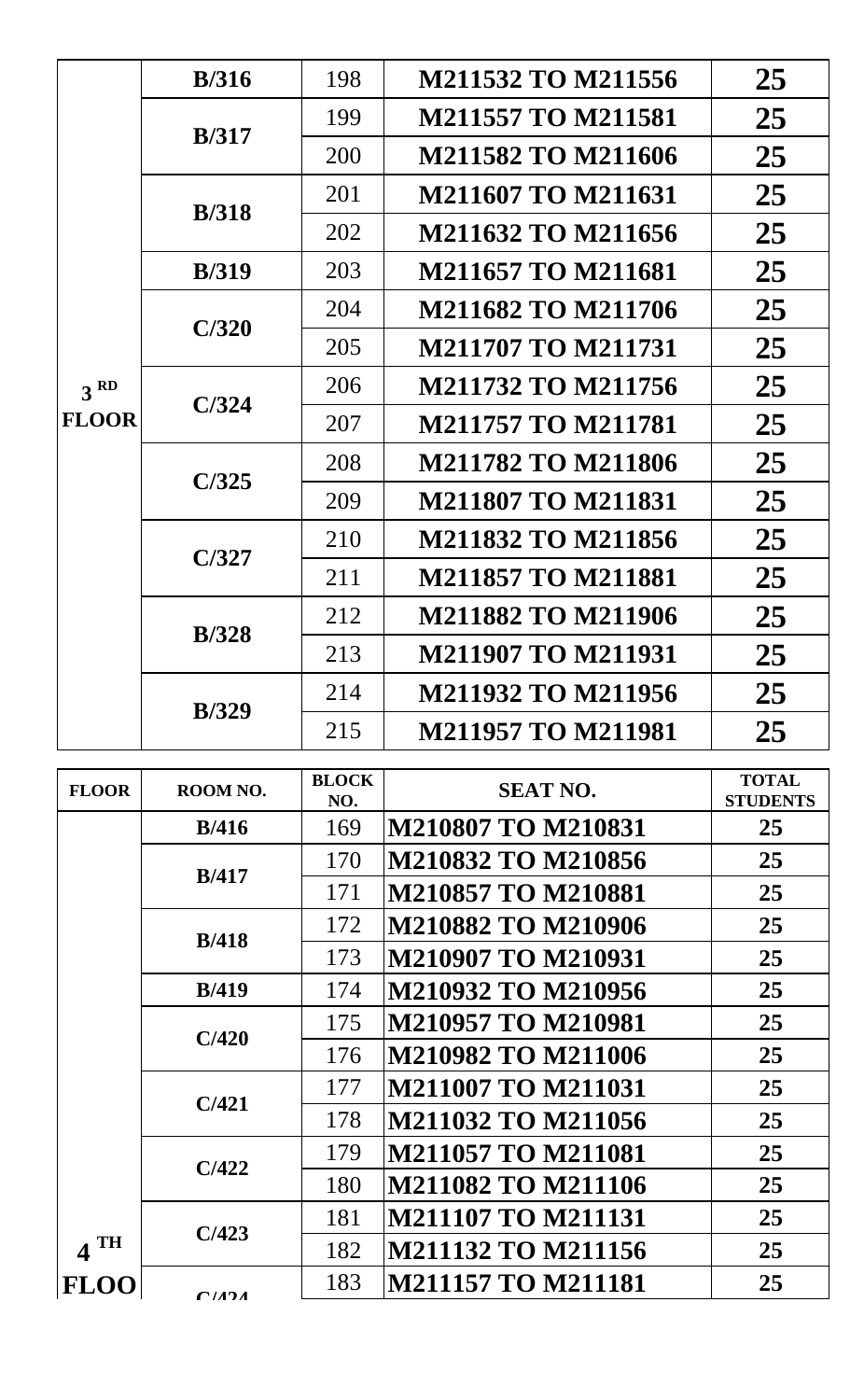| $\bf R$ | レバイムサ         | 184 | M211182 TO M211206        | 25 |
|---------|---------------|-----|---------------------------|----|
|         | C/425         | 185 | <b>M211207 TO M211231</b> | 25 |
|         |               | 186 | <b>M211232 TO M211256</b> | 25 |
|         | C/426         | 187 | <b>M211257 TO M211281</b> | 25 |
|         | C/427         | 188 | <b>M211282 TO M211306</b> | 25 |
|         |               | 189 | <b>M211307 TO M211331</b> | 25 |
|         | C/428         | 190 | M211332 TO M211356        | 25 |
|         |               | 191 | <b>M211357 TO M211381</b> | 25 |
|         | <b>B</b> /429 | 192 | <b>M211382 TO M211406</b> | 25 |
|         |               | 193 | <b>M211407 TO M211431</b> | 25 |
|         | <b>B</b> /430 | 194 | <b>M211432 TO M211456</b> | 25 |
|         |               | 195 | <b>M211457 TO M211481</b> | 25 |
|         | <b>B</b> /431 | 196 | <b>M211482 TO M211506</b> | 25 |
|         |               | 197 | <b>M211507 TO M211531</b> | 25 |

| <b>FLOOR</b>      | ROOM NO.      | <b>BLOCK</b><br>NO. | <b>SEAT NO.</b>           | <b>TOTAL</b><br><b>STUDENTS</b> |
|-------------------|---------------|---------------------|---------------------------|---------------------------------|
|                   | B/516         | 146                 | M210232 TO M210256        | 25                              |
|                   | B/517         | 147                 | <b>M210257 TO M210281</b> | 25                              |
|                   |               | 148                 | M210282 TO M210306        | 25                              |
|                   | <b>B</b> /518 | 149                 | M210307 TO M210331        | 25                              |
|                   |               | 150                 | M210332 TO M210356        | 25                              |
|                   | <b>B</b> /519 | 151                 | <b>M210357 TO M210381</b> | 25                              |
|                   | C/520         | 152                 | M210382 TO M210406        | 25                              |
|                   |               | 153                 | M210407 TO M210431        | 25                              |
|                   | C/521         | 154                 | M210432 TO M210456        | 25                              |
|                   |               | 155                 | <b>M210457 TO M210481</b> | 25                              |
| $5$ <sup>TH</sup> | C/522         | 156                 | <b>M210482 TO M210506</b> | 25                              |
| <b>FLOOR</b>      |               | 157                 | <b>M210507 TO M210531</b> | 25                              |
|                   | C/523         | 158                 | M210532 TO M210556        | 25                              |
|                   |               | 159                 | <b>M210557 TO M210581</b> | 25                              |
|                   | C/524         | 160                 | <b>M210582 TO M210606</b> | 25                              |
|                   | 161<br>C/525  |                     | <b>M210607 TO M210631</b> | 25                              |
|                   |               | 162                 | M210632 TO M210656        | 25                              |
|                   | C/527         | 163                 | <b>M210657 TO M210681</b> | 25                              |
|                   |               | 164                 | <b>M210682 TO M210706</b> | 25                              |
|                   | C/528         | 165                 | <b>M210707 TO M210731</b> | 25                              |
|                   |               | 166                 | M210732 TO M210756        | 25                              |
|                   | <b>B</b> /529 | 167                 | <b>M210757 TO M210781</b> | 25                              |
|                   |               | 168                 | <b>M210782 TO M210806</b> | 25                              |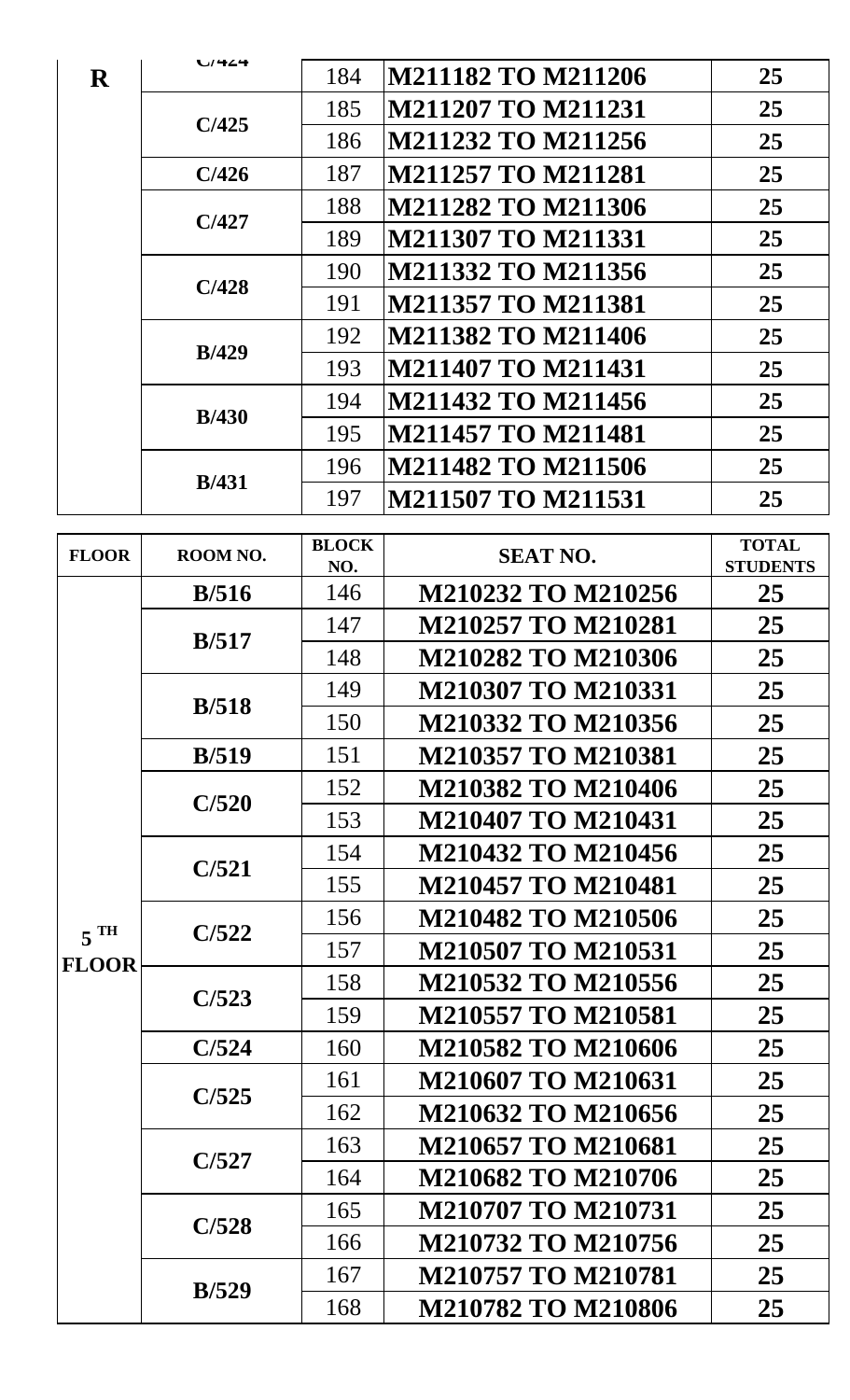| <b>FLOOR</b>      | ROOM NO. | <b>BLOCK</b><br>NO. | <b>SEAT NO.</b>           | <b>TOTAL</b><br><b>STUDENTS</b> |
|-------------------|----------|---------------------|---------------------------|---------------------------------|
|                   |          | 129                 | <b>M209807 TO M209831</b> | 25                              |
|                   | B/612    | 130                 | M209832 TO M209856        | 25                              |
|                   |          | 131                 | <b>M209857 TO M209881</b> | 25                              |
|                   | B/613    | 132                 | M209882 TO M209906        | 25                              |
|                   |          | 133                 | M209907 TO M209931        | 25                              |
|                   | B/616    | 134                 | M209932 TO M209956        | 25                              |
|                   |          | 135                 | <b>M209957 TO M209981</b> | 25                              |
|                   | B/617    | 136                 | <b>M209982 TO M210006</b> | 25                              |
| $6$ <sup>TH</sup> | B/618    | 137                 | <b>M210007 TO M210031</b> | 25                              |
| <b>FLOOR</b>      |          | 138                 | <b>M210032 TO M210056</b> | 25                              |
|                   | C/620    | 139                 | <b>M210057 TO M210081</b> | 25                              |
|                   |          | 140                 | <b>M210082 TO M210106</b> | 25                              |
|                   | C/621    | 141                 | <b>M210107 TO M210131</b> | 25                              |
|                   |          | 142                 | <b>M210132 TO M210156</b> | 25                              |
|                   | C/626    | 143                 | <b>M210157 TO M210181</b> | 25                              |
|                   |          | 144                 | <b>M210182 TO M210206</b> | 25                              |
|                   | B/627    | 145                 | <b>M210207 TO M210231</b> | 25                              |
|                   |          | <b>BLOCK</b>        |                           | <b>TOTAL</b>                    |
| <b>FLOOR</b>      | ROOM NO. | NO.                 | <b>SEAT NO.</b>           | <b>STUDENTS</b>                 |
|                   | B/711    | 101                 | <b>M209107 TO M209131</b> | 25                              |
|                   | B/712    | 102                 | M209132 TO M209156        | 25                              |
|                   |          | 103                 | <b>M209157 TO M209181</b> | 25                              |
|                   | B/713    | 104                 | M209182 TO M209206        | 25<br>25                        |
|                   |          | 105                 | M209207 TO M209231        |                                 |
|                   | B/714    | 106                 | M209232 TO M209256        | 25                              |
|                   | B/715    | 107                 | M209257 TO M209281        | 25                              |
|                   | B/716    | 108                 | M209282 TO M209306        | 25                              |
|                   |          | 109                 | M209307 TO M209331        | 25                              |
|                   | B/717    | 110                 | M209332 TO M209356        | 25                              |
|                   |          | 111                 | M209357 TO M209381        | 25                              |
|                   |          | 112                 | M209382 TO M209406        | 25                              |
|                   |          |                     |                           |                                 |
|                   | C/720    | 113                 | M209407 TO M209431        | 25                              |
| 7 <sup>TH</sup>   |          | 114                 | M209432 TO M209456        | 25                              |
| <b>FLOOR</b>      | C/721    | 115                 | <b>M209457 TO M209481</b> | 25                              |

117 **M209507 TO M209531 25**

**C/722**

**C/723**

118 **M209532 TO M209556 25**